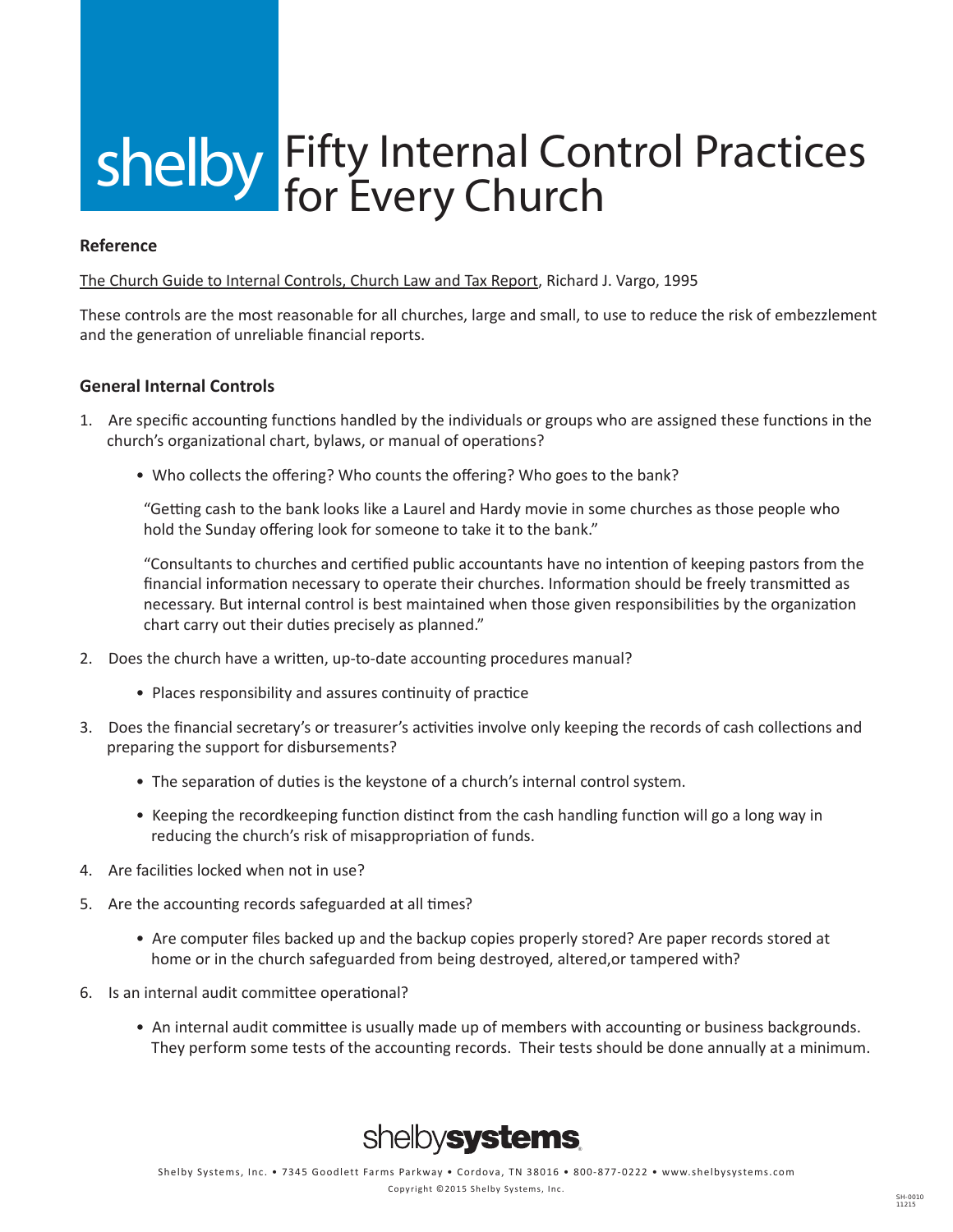- 7. Are the accounting records and the underlying internal controls audited annually?
	- In churches that have a new treasurer every year, the church will be certain to have each treasurer's work reviewed.
	- The auditor can identify and correct any deficiencies before they become standard operating procedures.
	- A written policy of annual audits precludes any treasurer from feeling paranoid about the members not trusting him or her.
- 8. Are new personnel screened?
	- 70% of all embezzlers are repeat offenders
	- Some screening must occur and may involve as little as a few telephone calls to references, former supervisors, neighbors and so on.
- 9. Are all employees who have access to cash bonded?
	- Blanket bonds are popular with churches because all employees may be covered. Your parish insurance policy should provide this coverage.
- 10. Are members encouraged to use offering envelopes?
	- Envelopes serve to 1) protect members' offerings until they can be counted, and 2) provide the basis for recording the contribution in the church's accounting records.
	- The envelopes should be retained by the treasurer or financial secretary until after a contribution report has been provided to members.
- 11. Are members encouraged to use checks in making their offerings?
- 12. Is the handling of offerings always controlled by at least two people?
- 13. Is the handling of other receipts of cash always controlled by at least two people?
- 14. Is cash counted in a secure area?
- 15. Do the money counters verify that the contents of the offering envelopes are identical to the amounts written on the envelopes by the members?
- 16. Are all checks received restrictively endorsed as soon as possible?
- 17. Is cash deposited as soon as possible after receipt?
- 18. Is all cash received deposited in the bank?
	- Cash receipts should be deposited intact, that is, without being reduced by disbursements
- 19. Is cash safeguarded in a safe, lock box, or similar protective container when at the church?
- 20. Are collection reports given to the financial secretary or treasurer for entry into the accounting records, and a copy sent to the internal audit committee for subsequent audit purposes?
- 21. Are incoming-mail and in-office contributions handled by people who are not responsible for the accounting records?
	- If contributions acknowledgements and/or statements are mailed on a regular basis, this may mitigate the risk from not having these duties separated.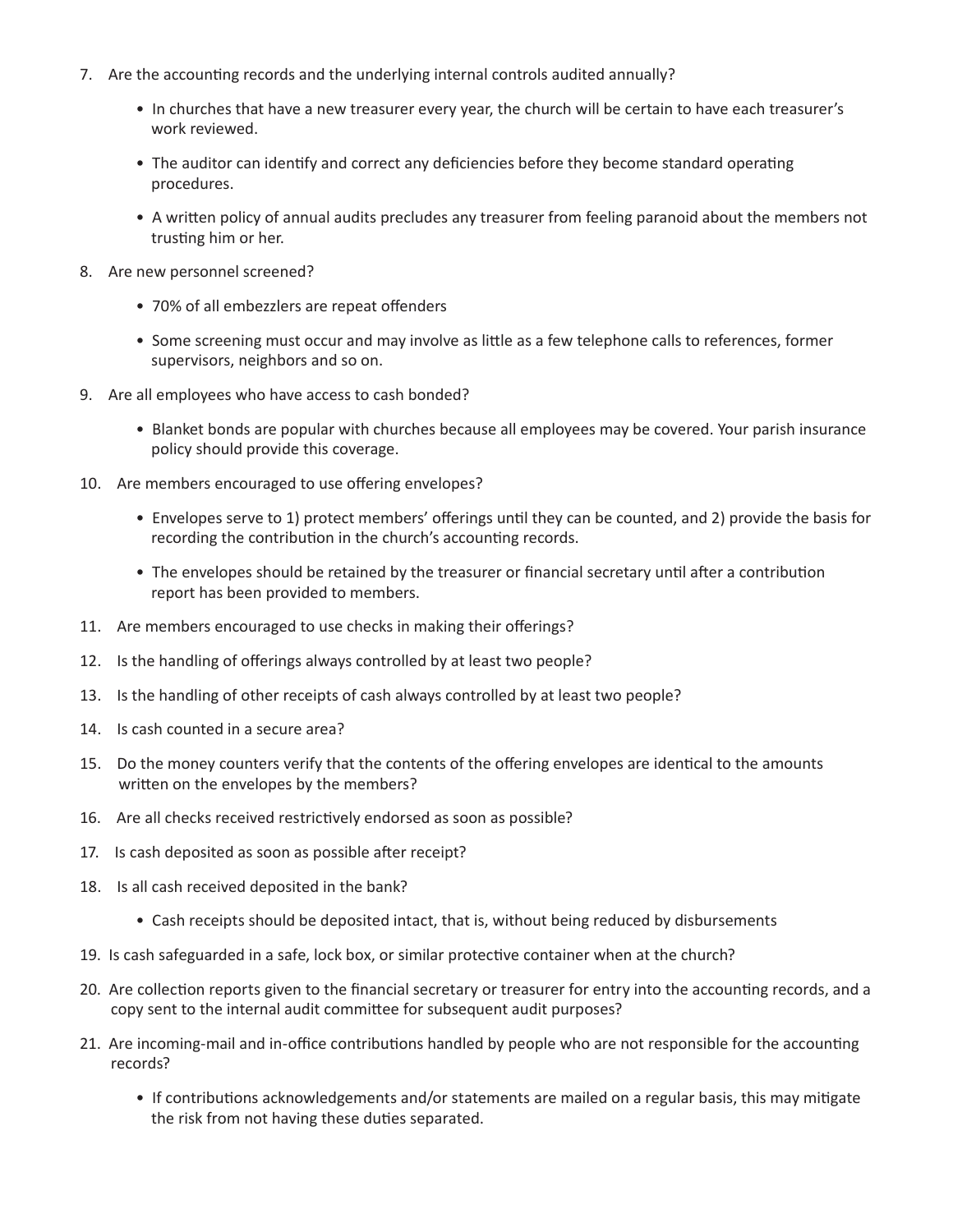- 22. Has the bank been instructed in writing never to cash checks payable to the church?
	- A letter to the bank may not prevent someone from cashing such a check, but it would fix responsibility for the misappropriation with the bank.
- 23. Are contribution records maintained for members?
	- This is required by the IRS.
- 24. Do members receive periodic (perhaps quarterly) notices of their contributions from the audit committee?
- 25. Are the periodic notices of contributions sent to each member photocopied?
	- The idea here is to deter anyone from changing the amount on the notice to an amount that is not recorded in the books.
- 26. Are members instructed to report any irregularities or errors in their notices of contributions to the internal audit committee?

### **Cash Disbursement Controls**

- 27. Are requisition slips prepared for anticipated disbursements that do not have standing authorization?
- 28. Are prenumbered purchase orders used for all disbursements that do not have standing authorization for payment?
	- Purchase orders should be used even if requisition slips are not used. Purchase orders provide structure and accountability for legitimate purchases.
	- Their use protects the church from unscrupulous vendors who send unordered goods to churches.
- 29. Are invoices for goods and services approved by a qualified person before payment is made?
- 30. Are invoices checked for accuracy before being paid?
- 31. Is a check authorization slip prepared to support the disbursement of funds?
- 32. Are all disbursements of cash, except for minor items, made by serially numbered checks?
- 33. Is a check protector used?
	- This is a mechanical device that embosses the amount on the check so that nobody can change the amount of the check before it is deposited at the bank.
- 34. Do all check signers inspect all supporting documents before signing?
- 35. Are at least two signatures required for all checks?
	- This is strictly an internal control and often not enforced by the bank.
	- Prevents one person from being in charge of cash.
	- Blank checks should not be signed!
- 36. Are supporting documents canceled when checks are issued? Stamp "Paid" on the paperwork. If a voucher check is used, attached the paperwork to the voucher.
- 37. Are all voided checks marked and retained?
- 38. Is preparing a check to Cash prohibited?
- 39. Are blank, unused checks safeguarded at all times?